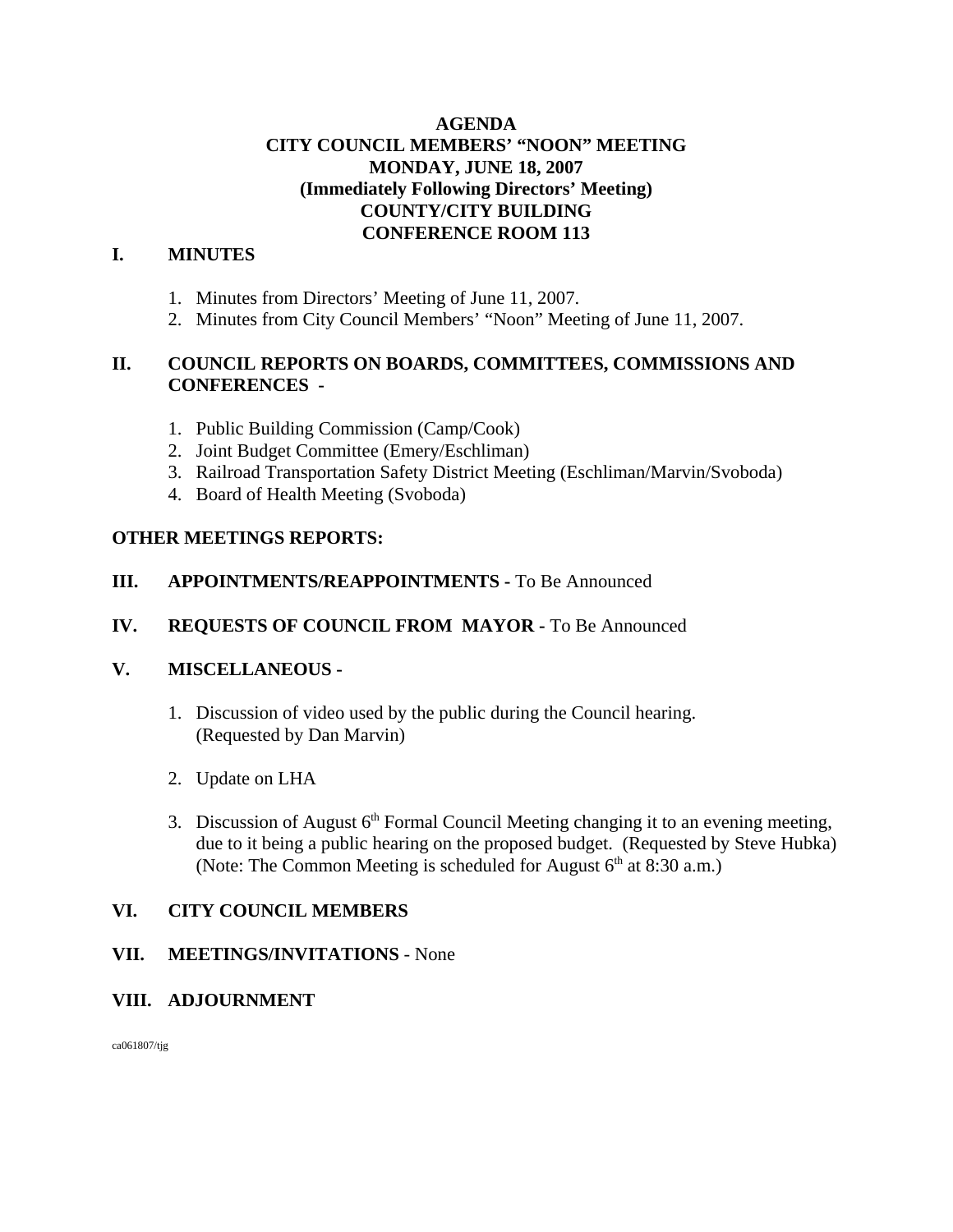# **MINUTES CITY COUNCIL MEMBERS' "NOON" MEETING MONDAY, JUNE 18, 2007 COUNTY/CITY BUILDING CONFERENCE ROOM 113**

**Council Members Present:** Marvin, Chair; Eschliman, Vice-Chair; Camp; Cook; Emery; Spatz; and Svoboda.

**Other Present:** Rick Hoppe, Administrative Aide to the Mayor; Trish Owen, Mayoral Aide; Dana Roper, City Attorney; Steve Hubka, Budget Officer; Sherry Wolf-Drbal, Budget Analyst; Marvin Krout, Planning Department Director; Deena Winters, Lincoln Journal Star; Mary Meyer, City Council/County Commissioners Staff and other interested parties.

The Nebraska Open Meetings Act posted on the rear wall of Conference Room 113.

Chairman Marvin called the meeting to order at 11:40 a.m.

#### **I. MINUTES**

- 1. Minutes from Directors' Meeting of June 11, 2007.
- 2. Minutes from City Council Members' "Noon" Meeting of June 11, 2007.

Marvin called for approval of above minutes of June 11, 2007. With no corrections or discussion the minutes approved by acclamation.

# **II. COUNCIL REPORTS ON BOARDS, COMMITTEES, COMMISSIONS AND CONFERENCES**

#### **1. Public Building Commission (Camp/Cook)**

Discussion included change orders and the Hall of Justice roof being completed, after a 28 day extension of the deadline.

Camp stated they approved \$946,000 for the Courthouse Plaza Project, with Cook adding \$946,000 includes all finish work (doors, hardware, etc.) with \$540,000 being mechanical; (plumbing, new electrical panel, fire alarms, etc.) using District Energy's services, with considerable work done by our employees. Deciding on network cabling, and whether to go to a higher standard. Camp said there was dialogue on if we wanted to spend another \$9,000 for the upgrade. Eschliman reiterated the mechanical listed at \$540,000, how many square feet is the building? Cook replied it is 21,000 square feet.

Cook stated they voted for bidding on new Chamber monitors, after changing the motion as it listed incorrect information on existing monitor size. Instead of 50 inch panels asked for a bid on 6 - 42 inch panels, plaza or LTD. Will review and discuss lowest cost. Also, a new document camera.

The Committee decided on a 6 inch asphalt parking lot surface at the 233 Building, instead of concrete, with a cost of \$74,000. Not sure of the building's future and thought wise to invest in a parking lot.

Camp stated the Legislature has given Lancaster County another Juvenile Judge and looking for response from Juvenile Judges who do not want to look at the option of going outside the Detention Center, an idea submitted by the County Board. Discussion centered on creating a walkway between the County Building and the Hall of Justice, at the third floor. Suggesting the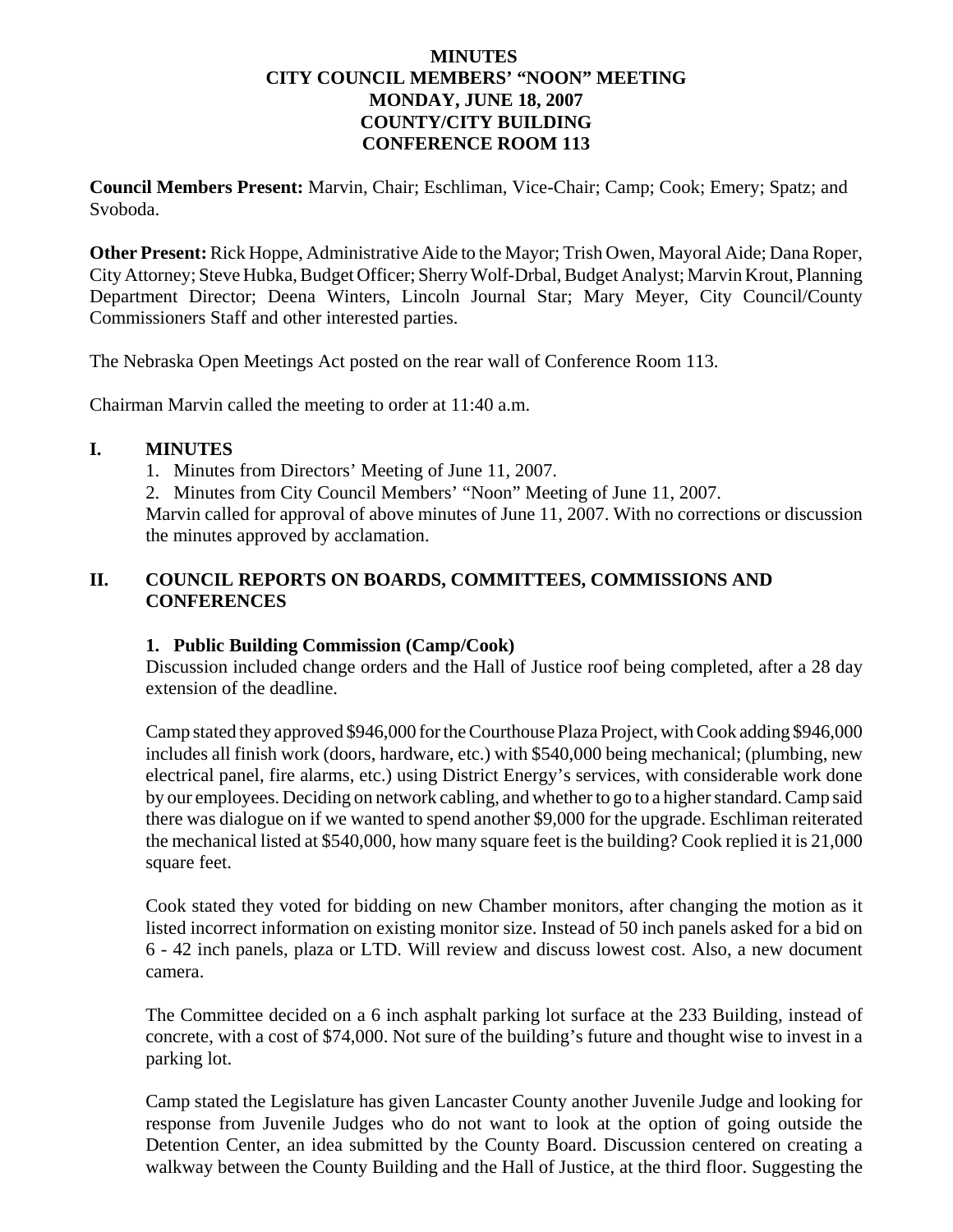City Attorney's Office be moved to 555 S.  $10^{th}$ , with a portion of the 3<sup>rd</sup> floor dedicated to them, but everyone would still pass through Hall of Justice security and enter  $555 S$ .  $10<sup>th</sup>$  using the skywalk, thus maintaining security.

Roper said the master plan shows Juvenile Court at the Detention Center, but understand they don't want the location. Would create some problems for the County Attorney, City Attorney, logistically traveling back and forth. But, if in this building have logistical problems as we have to carry add-ons to the Courts, and security issues, and now trying to resolve.

Svoboda asked who ultimately makes the decision whether Juvenile Justice stays here or moves? Camp replied the County Board, and if we wanted from a building standpoint, the Public Building Commission. Roper said they are happy where currently located. Cook stated if only a portion of the third floor is finished, wouldn't have a commons area, etc, and wouldn't be as expensive as finishing the whole floor.

Cook said the dates of June  $17<sup>th</sup>$  to July 6<sup>th</sup>, 2007, were agreed on to participate in the Yellow Ribbon Welcoming of Returning Soldiers. Yellow ribbons are throughout the city and the PBC agreed to accept and put the yellow ribbons in our trees. There was an issue with mail sorting, and apparently there are new requirements which results in additional cost.

The smoking deck is now the outdoor, smoke free, eating deck. The County does have a smoke free policy, enacted approximately in 1992, and we can get a copy, but they have not been enforcing as they share most buildings with us. They have been following the Building Commission policy, which is more relaxed, but the County passed a policy banning smoking in all areas of County property. If we wanted to create a smoke free campus environment the only way to enforce is by a City ordinance. Not talking only about City/County employees, but the public.

Roper said the PBC has a resolution designating the area the smoking deck, so we have to amend the resolution. Cook said we agreed to make it smoke free, with tables and chairs, and possibly an awning, for smoke free outdoor dining.

# **2. Joint Budget Committee (Emery/Eschliman)**

Eschliman said they attended their first meeting with everyone on the City side new. Basically they explained how the committee works. Discussion on the two Keno groups, and Eschliman thought they could merge the groups with Emery thinking it all right to have two committees.

Emery stated there are two different entities, with validity. Eschliman added one is more public, and the question was how to communicate the message. Do we have everyone together at one meeting, or keep the two separate groups going? Emery said that will be a discussion item, and believes they are looking at what the possibilities are to combine. Eschliman said they explained what it is, how it works, who they fund, and who is involved. Talked about getting to the source and cause of some of the problems. Are there underlying reasons why all these different agencies need money? Is it drugs, illiteracy, family problems? Are we properly funding these agencies? An interesting discussion.

# **3. Railroad Transportation Safety District Meeting (Eschliman/Marvin/Svoboda)**

Marvin stated they had budgetary approvals, which will go to the County Board. Svoboda added a report was given on the quiet zone issue. Discussion on the bridge by Hickman being moved back from the One to Three Year and now into the Four to Six Year Bridge Plan.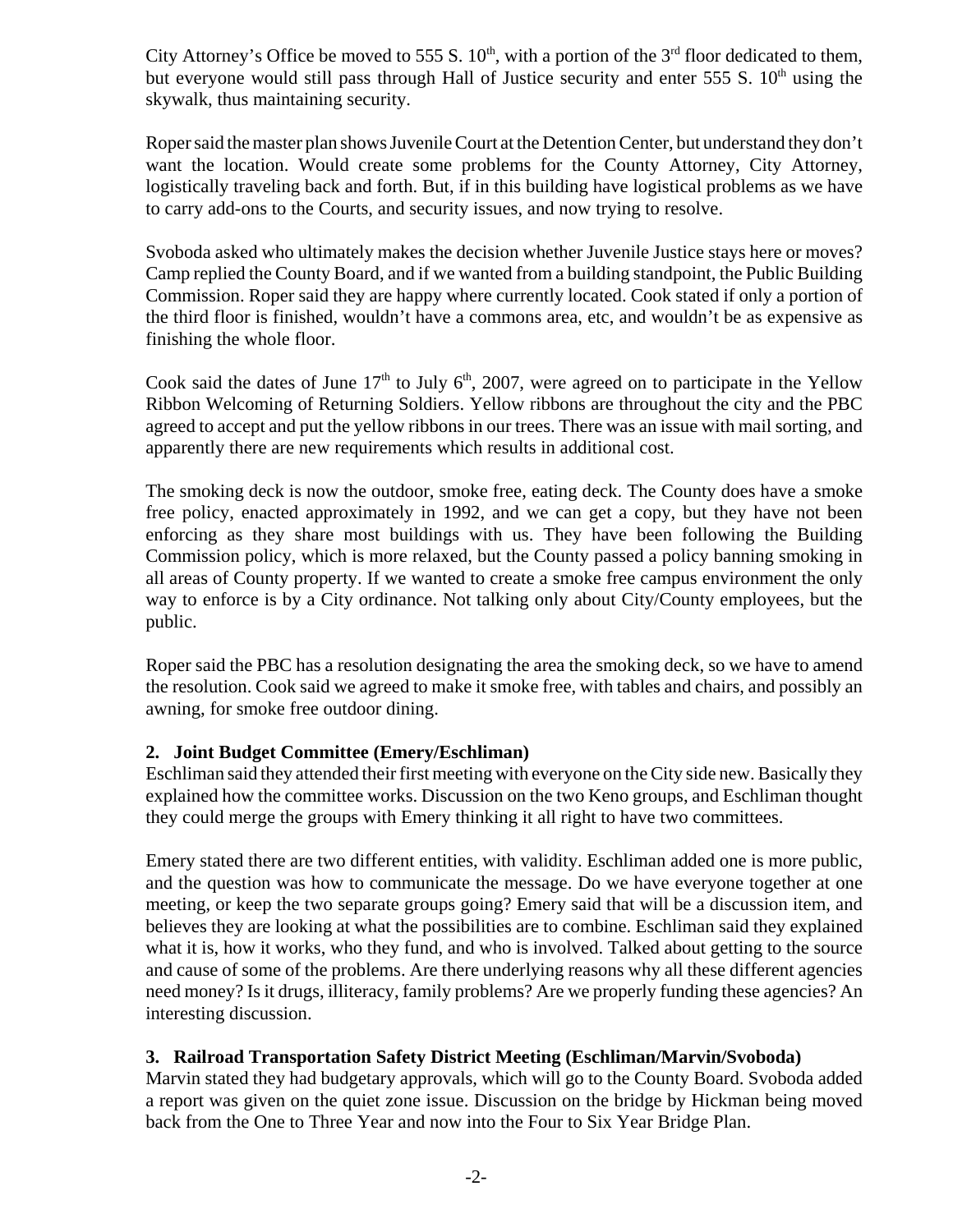# **4. Board of Health Meeting (Svoboda)**

Svoboda stated they had updates on the West Nile Virus. The mosquito population is high due to the spring rains, but there are no reported cases in Nebraska. One case reported in South Dakota.

Svoboda said there is no current funding for spraying trees, done in the past, as it is a joint venture between the Health Department, Public Works, and Parks and Rec, with none of the agencies having funding to spray. Obviously, if there is a public health risk, we would notice the need and find the money as we have in the past. But at this point there is no spraying money in the budget. They would like to go more to the prevention side, the larvae side, as opposed to the adult side, and would apply to certain lakes, ponds, and standing water areas in an attempt to do. This takes less money. Last year there were 16 cases in Nebraska and we anticipate more this year because of the excessive flooding we have had.

Svoboda added they had an Avian Flu update and the Action Now Diabetes update, which the Health Department is promoting with the Diabetes Association.

# **OTHER MEETINGS REPORTS:**

### **III. APPOINTMENTS/REAPPOINTMENTS**

Hoppe said on next week's agenda they will see appointments to the Air Pollution Advisory Board and the Personnel Board of Re-employment. Marvin asked for an update on the Lincoln Housing Authority discussion from last week. Hoppe answered they received a bad list from their data base, and Roger Massey had already replaced Judge Blue on the Lincoln Housing Authority Board. Marvin asked how long is his appointment? Hoppe will check.

### **IV. REQUESTS OF COUNCIL FROM MAYOR**

Owen replied none. Eschliman asked if this item was usually taken care of in the Directors Meeting? Hoppe said there are requests, but now meeting with the City Council regularly regarding budgets, and other items, and a lot of the requests are being taken care of before this meeting.

# **V. MISCELLANEOUS**

# **1. Discussion of Video Used by the Public During the Council Hearing. (Marvin)**

Marvin stated at the last Council meeting a person played a DVD they had made, which lasted 9 minutes. Marvin said he was taken off guard and would like Council's comments on how this kind of issue should be handled in the future. Camp stated Council definitely should have an approach and in the past reports have been handed out to read with no real policy established. Whatever we do we have to be consistent, and have a 5 minute rule limit.

Spatz agreed it is very appropriate if we have a rule, with a time limit of 5 minutes, to ask videos, and presentations, be limited to the 5 minutes. Eschliman added to also make the point they are asking something out of the norm. Council should have voted on this, on the dias, as to whether or not to hear and how long it should be, as it is out of the ordinary.

Marvin stated he would like up front direction, and possibly avoid in the future. Cook asked how do we get the rules out to the public? They don't know, and they show up with a nine minute video making it hard to say it is cut off mid-stream. Luxford was aware, and could have said something. The chair should be made aware, and rules available, but not quite sure how to inform the public.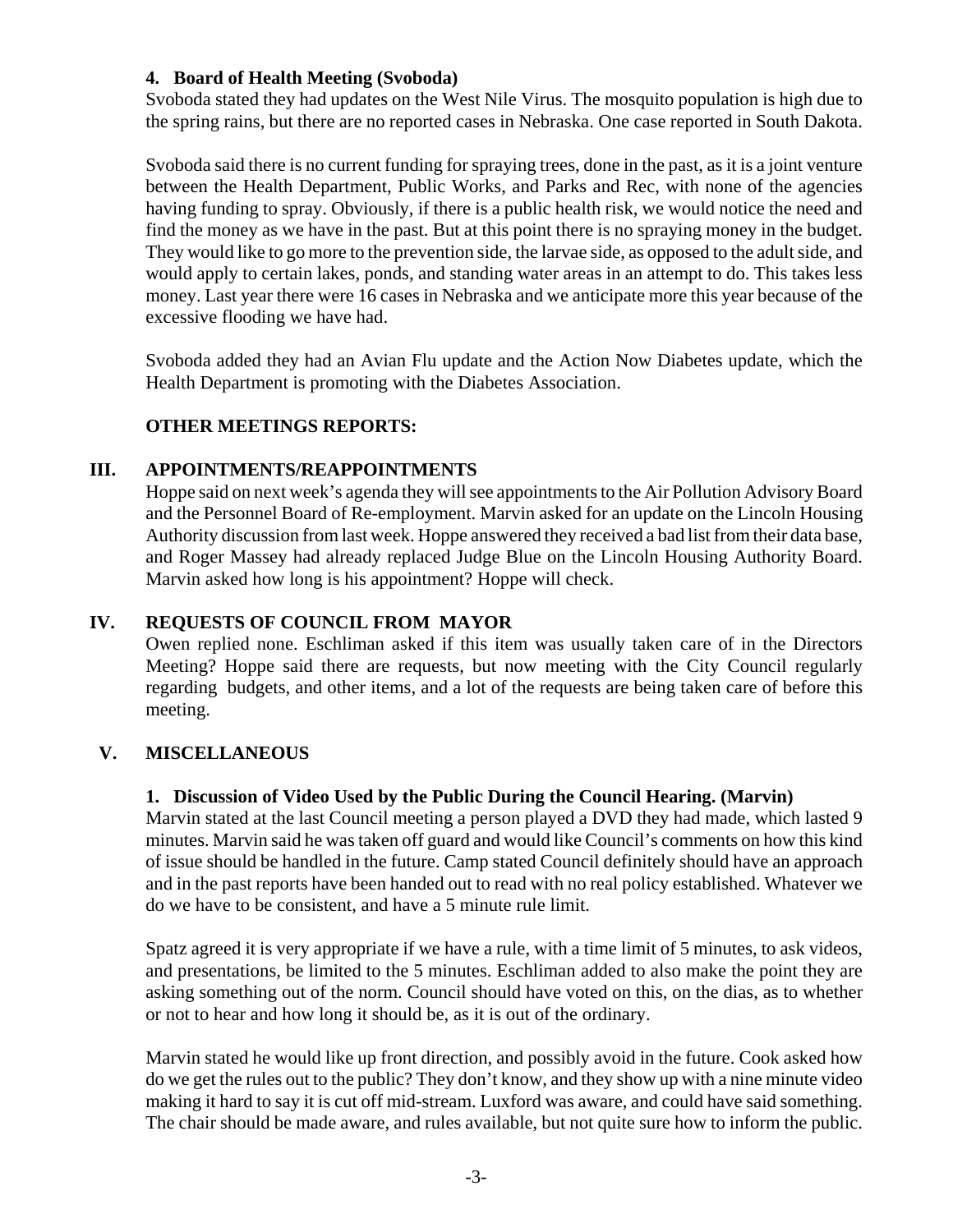Svoboda commented it appears most constituents know we have a five minute limit when speaking, so however we address should be limited to five minutes. Owen stated once with the County Board they said they would accept into the record, and it would be available in the County Board office for Commissioners to view, if they chose to. But they didn't play during the meeting.

Camp said distinguishing a video from information on the Elmo, both kind of video supplementary testimony, so whatever our policy is we need to keep it consistent. Is a video different than a map on the Elmo? When a large project comes in we give extra time? Don't object but if we have procedures/policies, would like to be as consistent as possible. Everyone knows ahead of time and doesn't put him/herself into a corner.

Cook said sometimes we have to let the Chair make judgements on a case by case basis. This was an unusual situation, with video testimony from different people. If someone brought in a DVD of flooding in their backyard, don't have a problem with it being shown as part of their testimony, but would assume it would only last 5 minutes. Don't believe constituents would expect anything more. Possibly the only reason this man expected more is he had so many people in the video, and the Chair made a judgement to allow. Cook stated he didn't necessarily have a problem with it. If this became common place, perhaps would have more concern, but don't mind having a case by case judgement, and believes it would be good if the Chair was aware ahead of time.

# **2. Update on Lincoln Housing Authority (LHA)**

Marvin said he did visit with Potratz, and Rick. From visiting with Potratz, and not saying people want to dissolve the LHA, but even in a situation of dissolving the Housing Authority, it is the Board which has to vote through those things; or the Board taking the vote to locate the apartments, wherever they locate them. And important if we want to express our philosophy as far as how Lincoln Housing Authority operates. Once the Board is created we do not have the authority. It's like the Airport Authority. They exist, go and do things, with our control over the Airport Authority through the Board appointments.

Camp said it's a little different with the Airport Authority, as they elect members. Do we not have the ability to set policy, even in addition to choosing, or ratifying the appointments? Roper answered the way it is set up is that the City Council input is in the appointment. Once they are appointed they run the day to day operation. Marvin said we could have Potratz come and give us a presentation on how the Housing Authority operates. Marvin did understand, from visiting with Potratz, this is how they operated. If it's impressing upon people how we want them to operate thinks it is more of a conversation we have to have, the appointments, re-appointments, and try to determine what their philosophy is on how the Housing Authority is going to operate. Once on the Board it is kind of out of the City Council's control.

Camp said it seems surprising we don't have any policy making input. Roper said if anyone could identify the State statute where this applies would be more than happy to look at it. Cook asked if this was a State statute created, as he doesn't see anything in the charter. Roper answered the Lincoln Housing Authority was created right after World War II. Marvin said Potratz even referenced Federal statutes which created housing authorities across the country.

# **Pre-Councils**

Marvin said the broader discussion of LHA is a pre-council. Also, there were lines on the bus last week, and is a potential pre-council. Then possibly a pre-council for the Cable TV Board as they are finishing up their work.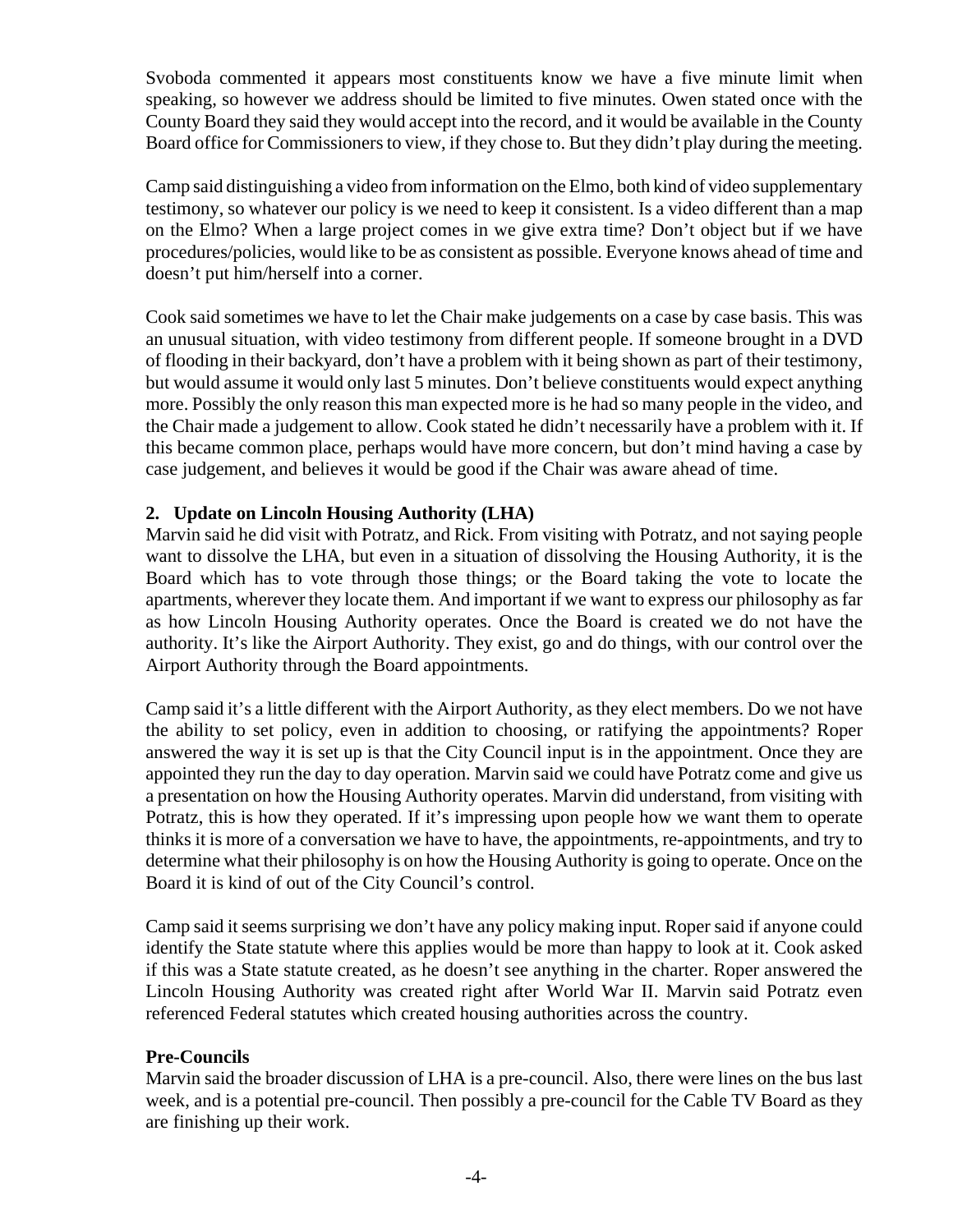Regarding the Cable TV Board Cook hopes everyone read their report. They provided supporting documentation, plus a web page for information. And it may be time to schedule a meeting to discuss what feedback has been provided. The Cable Board Members are interested, and the Mayor may have ideas about ways to proceed. Cook stated he didn't know if we want a pre-council next week, as it is a night meeting, but the Cable Board Members would like to talk to us. We could do a public meeting, or an executive session, to discuss negotiating elements. Would a pre-council next week be a possibility? Worried if we put this off we run into budget times.

Svoboda said he has ILC at 4:00 pm until 5:00 pm next week, but would be willing to come during mid-afternoon. Cook said to plan on an hour and the ILC has always been very courteous, and possibly could move their meeting in order that we could have a pre-council. Svoboda said he could check and make sure a room is available to move the meeting.

# **Other Discussion**

Marvin said he talked to our auditor, and in the second paragraph of the auditor letter is how we're suppose to deal with purchasing and their recommendations. Believes Council put off until next year our charter change on how we handle purchases for large Public Works projects. After we are done with the budget, but not too far in the future, possibly this fall, to bring in Vince Mejer and the auditor to talk about how we would possibly change the charter for purchases of Public Works projects. What threshold would make sense? Agreeable for September or thereabouts?

Marvin said what happens is they're working in a sub-division on major sewer pipes, with the sewer piping having public dollars included. The contractor is there building in the sewer pipe, and because the threshold is \$25,000 now, or? Cook said it is \$10,000. Marvin added \$10,000 is a small number and they have to stop, and have to put out for bid. When they did the Zucker Report they said we should change this to a higher number, but it got stalled.

Cook agreed, adding the concern is making sure we have the proper control. Marvin commented could be on the May, 2008 ballot, but don't know if it would as there is an issue of cost. We would want to have our auditor, and Vince Mejer, here to have an early discussion. Should be thinking of doing in September.

**3. Discussion of August 6<sup>th</sup> Formal Council Meeting changing it to an evening meeting, due to it being a public hearing on the proposed budget. ( Hubka, Wolf) (Note: The** Common Meeting is scheduled for August 6<sup>th</sup> at 8:30 a.m.)

Hubka stated they should change the August  $6<sup>th</sup>$  meeting to a night meeting for a budget public hearing. This has been mentioned with the idea of one meeting possibly being enough, or possibly have more than one. Perhaps an afternoon meeting followed by a night meeting on the same day? Would give people a choice of two different times, during the day.

Marvin said Svoboda talked about two different days and asked if Hubka thought the Council should have a regular meeting first, or? Svoboda said typically Council conducted a 4:30 pm General Council Meeting and had Budget Hearings start at 5:30, going as long as people want to talk. Svoboda stated he thinks it is an injustice to constituents if it's 10:00 pm and they work the next day, or children, jobs, whatever the case may be, they can't stay until 3:00am.

Spatz asked if we could do on Monday night and have Tuesday night available for carryover if it got to be 10:00 or 11:00 at night? Hubka said it would be fine with him. Svoboda asked if they vote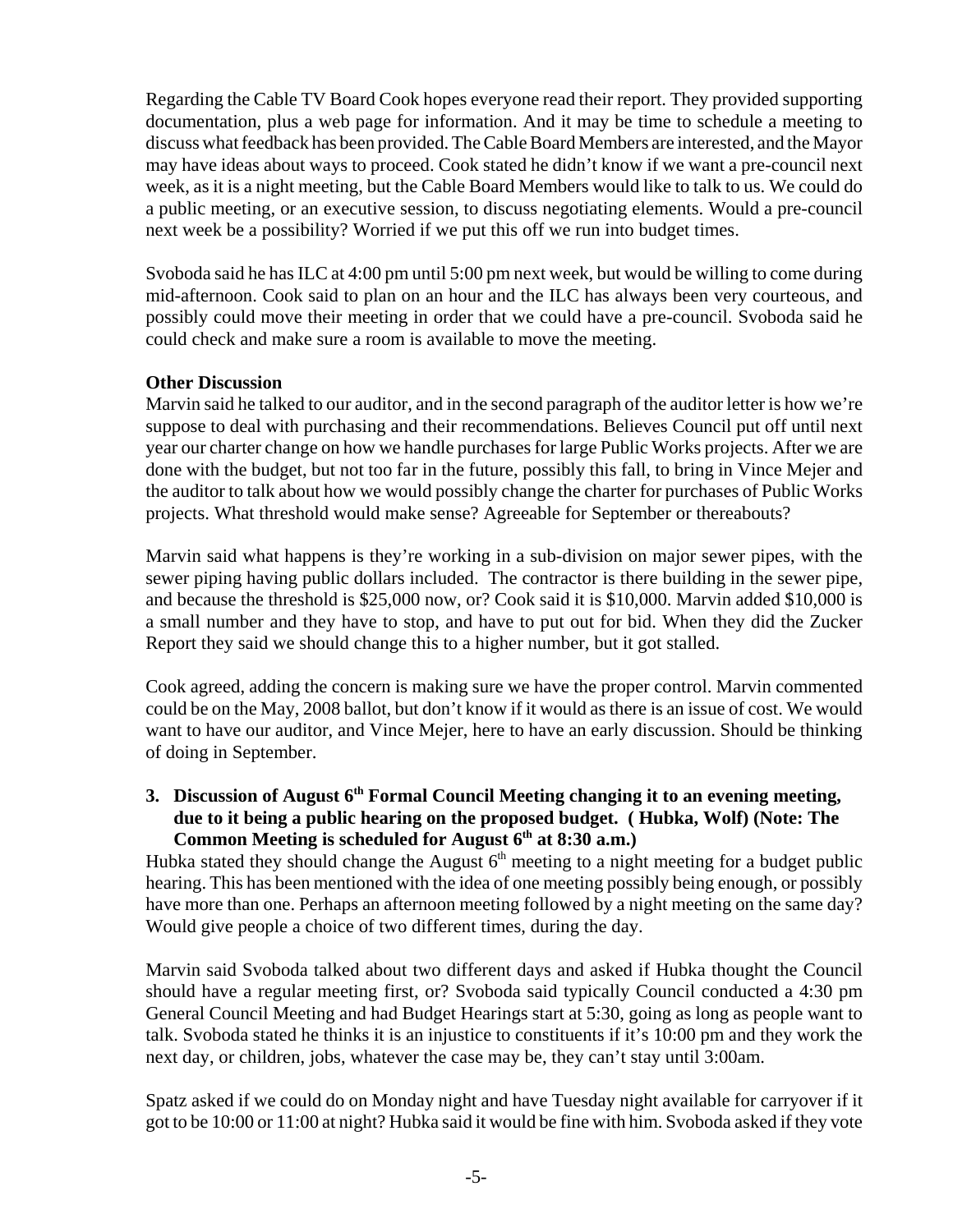on the tentative changes on the  $8<sup>th</sup>$ ? Hubka replied it should be the final changes. Svoboda stated there would be no additional time other than an additional time block on Monday, or doing as a tentative on the following day? Hubka agreed, adding they are really under a pressed schedule, with the late release of the budget, even with the earliest possible adoption date this year.

Spatz asked if we could do it on Sunday? Svoboda replied then we would be bringing in additional staff. Svoboda added he would follow Hubka's suggestion of a block in the afternoon, then break for a couple of hours, and a block in the evening. Thinking about the anticipated budget shortfall, and some budget cuts we are hearing about, it is going to be a lengthy process this year.

Cook said he's not sure of morning meetings on that day. Why not start our Council meeting at 2:30 pm, break at approximately 5:30, and continue on? Don't want a regular Council day and also evening. Svoboda said he's willing and was suggesting instead of starting at 5:30 to have a block of time set aside for additional public testimony.

Camp said he thinks we should announce with evening meetings there is a time deadline beyond which we could not go. Because 3:30 am was ridiculous. Once you hit midnight it is very difficult to make it the most constructive atmosphere we can have. Cook moved that they change the time. Eschliman suggested also reducing the testimony to 4 minutes, or 3 years. And say we're doing this in order to be done by 10:00 pm, or midnight, and have more people testify.

Emery stated he thinks people have issues and would want the two sessions, with Marvin agreeing. Svoboda said probably most people, at budget time, spend the whole five minutes discussing. Think there will be members from LIBA, and other organizations who would probably do in mass, but typically don't know if there are lots of full five minutes, might have a few.

Marvin stated on August 6<sup>th</sup> the LPS Joint Meeting and the City/County Common Meeting were scheduled, starting at 7:30 am. Tried to move the Common meeting to August  $7<sup>th</sup>$ , at 8:30 am but another meeting was scheduled. Cook asked if these meetings could be skipped in August? Camp thought we should reschedule at budget time. Marvin asked Meyer to see if meetings could be rescheduled or cancelled.

#### **Motion**

Cook moved the Council not have any morning meetings on August 6, 2007, then start the regular Council Meeting at 2:30 pm, followed by the budget session. Interrupt for dinner, calling for an hour, and if we want to advertise have the break be at the Chair's discretion.

#### Discussion

Camp stated he is willing to do a half hour for dinner. Cook agreed.

Emery stated he thinks the issues from people will be if we don't have a set time frame. If we go on an extended time frame we will have people here, and then angry because we're not here, and agree with Camp on a half hour dinner. Marvin stated could break from 6:00 to 6:30 pm.

Cook said no morning meetings, but we start a regular Council Meeting at 1:30 pm, as currently scheduled, and after going through the complete agenda, open up for budget hearings. If nobody shows we go home and come back at 5:30 pm for continued budget.

Eschliman asked if a time period for budget could be scheduled? Marvin said he would like to leave it open, with Eschliman responding she didn't and we may have to vote. Spatz thought it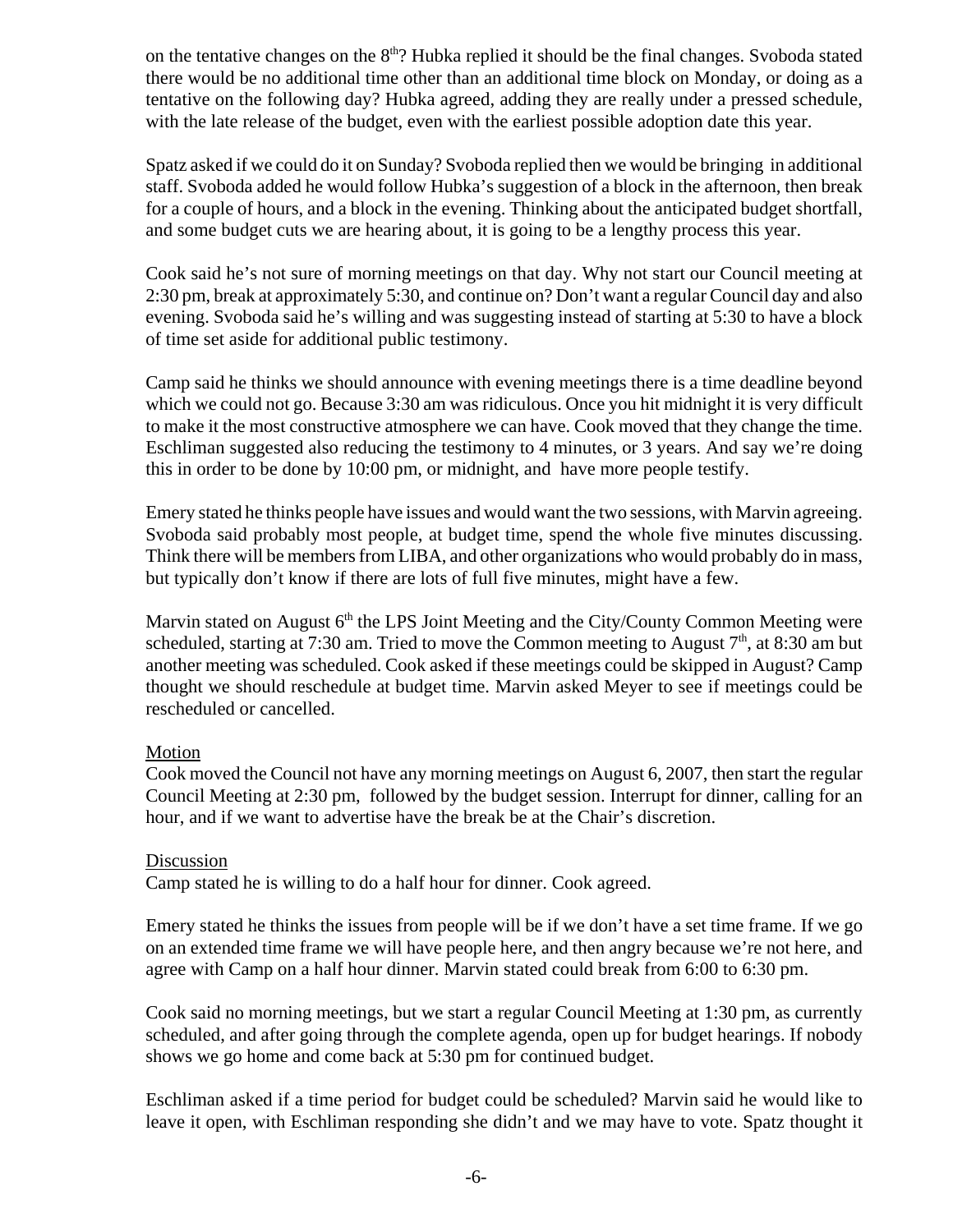important to make sure the public is aware. We will have budget hearings for four hours, if you and a group of people have a particular issue, have one person describe the issue. As long as we announce, and we make clear what our expectations of the public are, see no problem.

Marvin asked if we should advertise closing at midnight? Emery added another thing we'll do if we have a cut off is force people to come earlier, and try to get in, versus waiting until they can walk in the door at 9:00 pm and know we will still be going. Svoboda asked why midnight, instead of saying 10:30 pm? Agreement voiced. Because they'll be some, like Emery said, who walk in at 11:00 pm to speak. Emery asked if we are saying 10:30 pm do we say anyone inside the Council Chamber at 10:30 pm can speak? Camp answered no as then would be cancelling the 10:30 pm attempt. Svoboda added we encourage them to sign up in advance. Eschliman asked if Council could say the meeting will begin immediately after the Council meeting? The Council meeting will start at 1:30 pm. Cook said the budget meeting might start at 2:30 pm.

Marvin said he's hearing they would start, have an advertised break at 6:00 to 6:30 pm, and will conclude no later than 10:30.

#### Cook withdrew his motion

### Motion

Camp moved they start at 2:30 pm with the regular meeting, and then immediately after start the budget meeting. At 6:00 pm to 6:30 pm take a dinner break and then continue, but go no later than 10:30 pm. Spatz seconded. Motion approved by acclamation of Council Members.

# **OTHER DISCUSSION**

# **Lincoln Housing Authority**

Hoppe asked about the Housing Authority Issue resolution? Marvin replied he wants direction as whether we're going to have a pre-council, or if visiting with individual members. And believe the agreement was to hold off.

Camp said if we delay, we do have one appointment going forward. Hoppe said it is clearly Mr. Massey and he will continue. Marvin said he would talk to Potratz and possibly he could come and give a 30 minute presentation on how they work, the structure of LHA in terms of our authority to exercise control, their mission and what they do. Possibly do in July. Hoppe asked if all right to go forward on the appointment? Marvin replied that is what he's hearing.

# **VI. CITY COUNCIL MEMBERS**

- **Camp** No comments
- **Cook** No comments
- **Emery** No comments
- **Eschliman** Everyone received a notebook containing organizational charts for each department, except Public Works, and Grammer will furnish those pages. Cook asked who put together? Eschliman stated she wanted for herself and heard others on the Council would like copy.